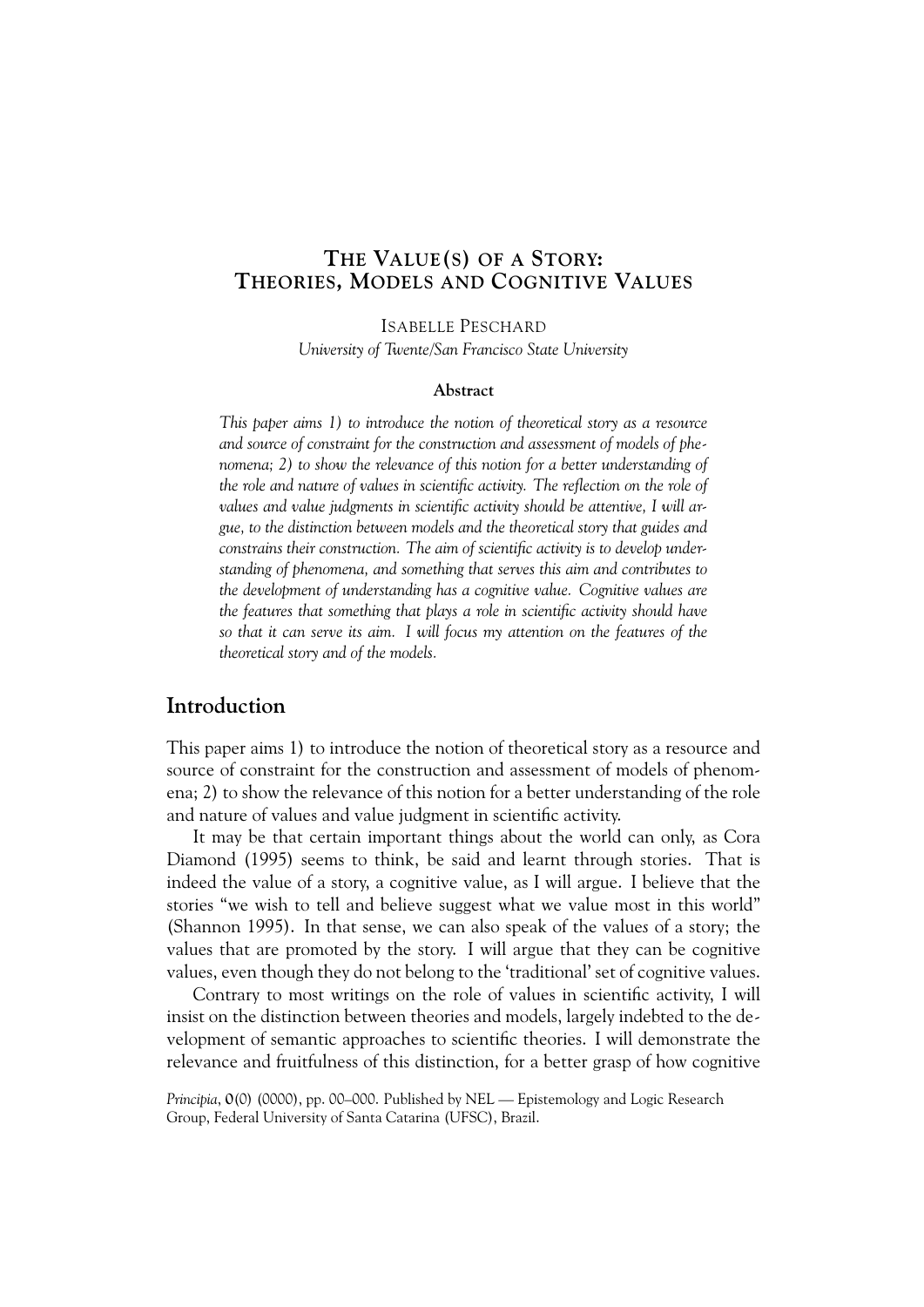values contribute to our understanding of the world, by addressing two of the most elaborate and insightful reflections on 'values in science', namely (Longino 1990, 1996) and (Lacey 1999). I will show how, by not observing this distinction, these conceptions nevertheless misconceive the role of cognitive values as well as the distinction between cognitive and other sorts of values, and miss an important distinction among cognitive values themselves, a distinction which casts a new light on the difference between the traditional and feminist characterizations of the values and value judgments involved in scientific activity.

The story I will tell aims to articulate a functional, and thereby non-dichotomist, conception of values identification as cognitive, social, ethical. I take these values to be respectively things, or features of things, that contribute to the realization of understanding of the world, or of a Good Society, or of a Good Life. That is the functional part. But this is not an exclusive disjunction and things or features can be values of different sorts, just as a virtue can be both an intellectual and a moral virtue (Zagzebski 1996). This is the non-dichotomist part. The cognitive value of this story will be that it enables a distinction between two kinds of cognitive values, contributing to a better understanding of this part of the world that the development of our scientific understanding of the world constitutes.

A recurrent character of my story, beside theoretical stories, models, and values, will be a particular theory, a theory of cognitive activity, namely the theory of enaction (Varela 1991; Noe 2004), that is to say, the enactive story about cognitive activity, by contrast with the symbolic-computationalist story about it. Even though it is a character that, as we say, really exists, the most important is the drama it enables me to explore. The drama turns around values and how, just like a secret can pervade and shape human relationships, they pervade and shape in different ways the construction and assessment of scientific models.

### **1. Theo(stor)ies and models**

1.

In its contribution to *Models as Mediators*, Stephan Hartman (1998) argues that "telling a plausible story is often used as a strategy to legitimate a proposed model . . . [E]mpirical adequacy and logical consistency are not the only criteria of assessment of models acceptance. A model may also be provisionally entertained ... when the story that goes with it is a good one" (p. 326). Hartman is absolutely right on the importance of stories, but I will even go further. First, I will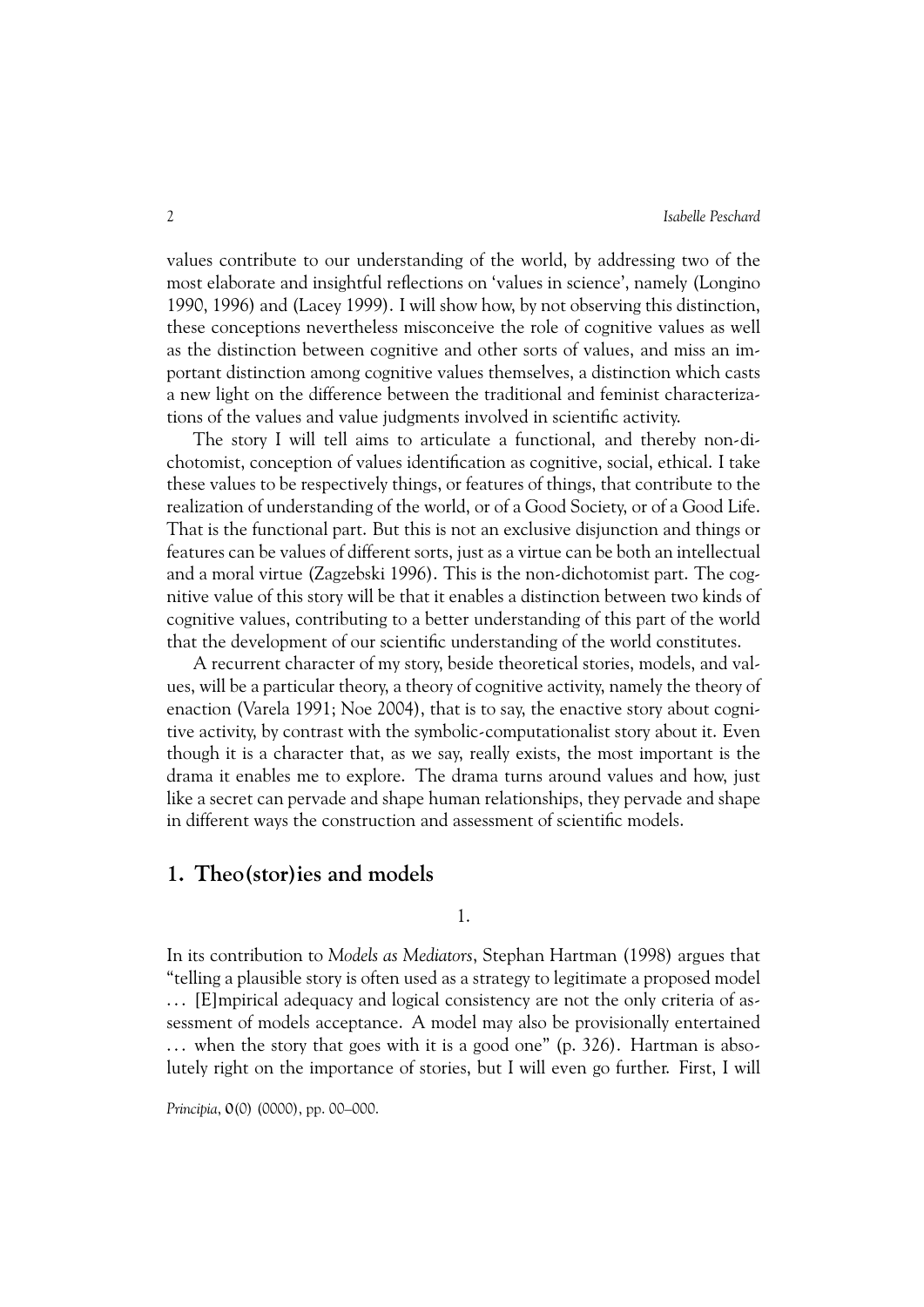emphasize that what makes a story a good story is not necessarily what makes a model a good model. Second, the two competitive stories that he considers take place in a particular theoretical framework and legitimate two different models that both pertain to this theoretical framework. The theoretical framework is that of quantum chromodynamics. This theory, says Hartman, has three characteristic features, which are three properties of the quarks and their behavior. The two stories that he considers are those that go with two different models of this theory which have been entertained by many physicists even though each could only account for one of these three properties. The story going with each of them is crucial in that "this story must provide an argument as to why the chosen feature is relevant and why the other features are insignificant" (p. 343). These stories are, so to speak, intra-theoretical.

Stories, however, are not only important with respect to the legitimacy of models, they are crucial to the legitimacy of a *kind* of model and to the identification and construction of models of that kind. In that case, as will become clearer, what I will call the theoretical story cannot be considered as a criterion of assessment of a model, at least not in the same sense as, for example, empirical adequacy (I will use this term in the sense of predictive accuracy) or logical consistency can be. That the theoretical story is not a criterion for the assessment of models does not preclude that the formulation and acceptance of a story which goes with a kind of model involves values and value judgments. It does involve values and values judgments, and these play an essential role in the construction of the models and the application of the criteria with which they are assessed. But for now, let's focus on this idea of theoretical story.

As is well known, the semantic view of theories argued that a more realistic and less philosophically and logically problematic account of scientific theories should conceive of it as identified by a set of models rather than a set of sentences. Does that mean that a theory is nothing else than a set of models? In a recent paper, Margaret Morrison accuses the semantic view of claiming the reduction of theories to sets of models. But is it possible to refer to such a set of models without referring to a theory? We could identify the models as structures satisfying a particular structural constraints — think for example of Newton's laws as general structural constraints that all Newtonian models satisfy. But if models were mere structures, how could they have a physical meaning, how could they be models of phenomena of a certain class? An answer may be that these structures acquire a physical meaning, that they become connected to the world, through an interpretation. For instance, Ronald Giere (1984) added that a theory involves both a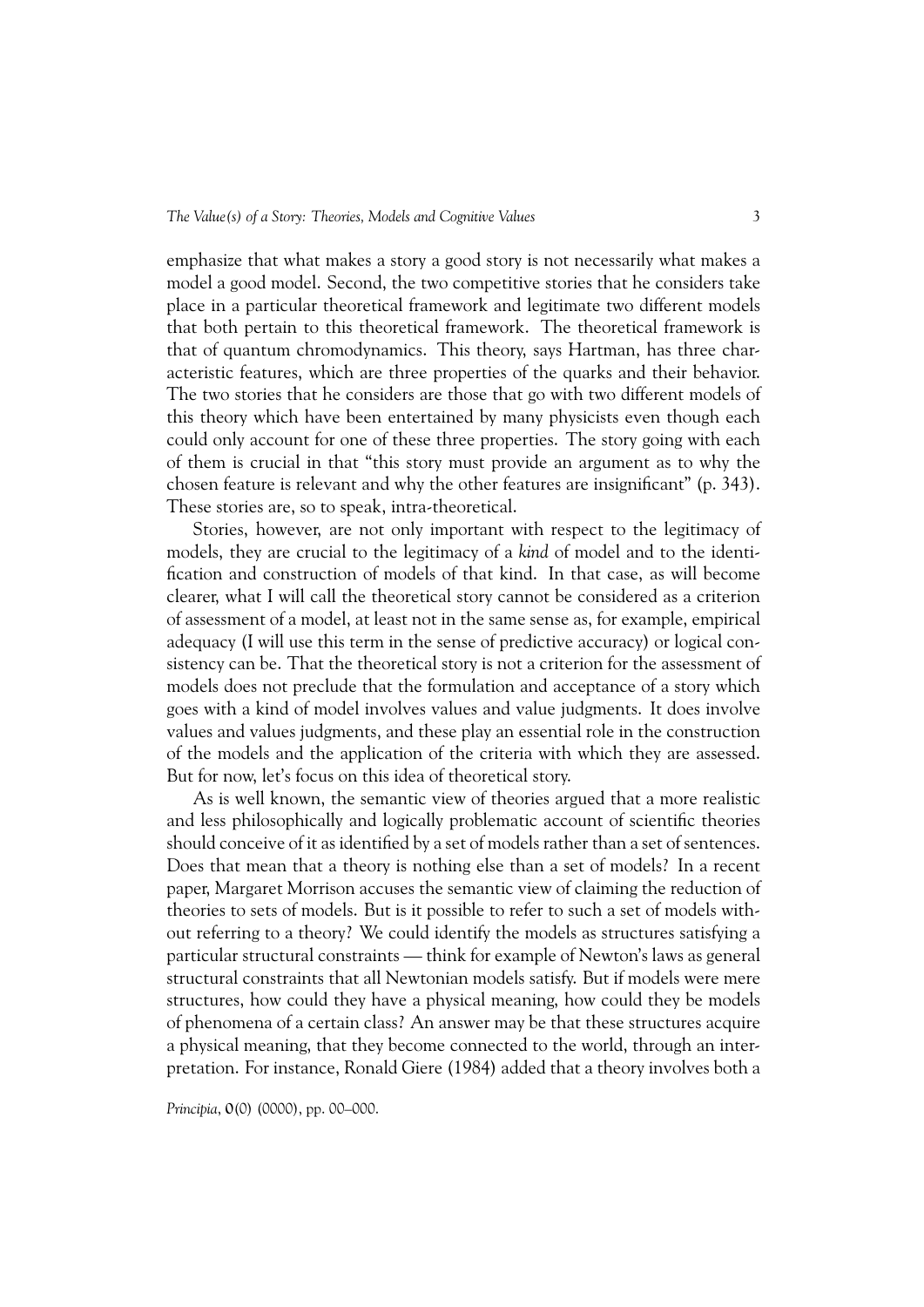particular set of structures and a 'theoretical hypothesis' which asserts a relation of these structures to a domain of phenomena. Then a theory is not *just* a set of models and a reduction is clearly precluded. Nevertheless, we need still ask: does this conception of the way in which models relate to the world provide a realistic account of what scientist are doing?

Because of its silence on how models are obtained, in practice, the semantic view seems to suggest the following scenario: models are derived from a structural constraint; a physical meaning is bestowed on them through an interpretation that relates them to a class of phenomena; they are assessed by confrontation to the phenomena in the class that the scientist aims to model.

According to this scenario, all that is crucial for the philosopher of science in the production of scientific knowledge, is the assessment of models, just as for the syntactic view it was the assessment of theories. The role of values and value judgments, in this account, is well circumscribed and restricted to the assessment of models. This restriction however is only possible because the theoretical framework is taken for granted as the one to which the models in question pertain, and the structure of the phenomena that the models in question are meant to model, is also taken for granted as what has to be modeled. Let's see why this account is unrealistic and how it has to be modified.

The neglect of the practice of modeling has triggered a critical reaction insisting, on the basis of particular case studies, on the difficulty and creativity of the process of production of models with its contextual dependence on particular assumptions and approximations, as well as on the diversity of their functions. An alternative scenario can then be sketched. Models are not derived from first principles, axiomatic or structural they are constructed; and theories, to spin out the metaphor, are tools for this construction, among many others (Cartwright, Shomar, and Suarez 1995). Moreover, the relation between models and the phenomena they are models of is not an external relation, it is an intrinsic relation. The physical meaning of the model is 'built-in' the model in the course of the process of its construction rather than a sort of additional property bestowed on it (Suarez 1999). I am very sympathetic to the conception of theories as tools for the construction of models, and a convinced proponent of the 'built-in' conception of the physical meaning of models (Peschard, forthcoming). However, a proper understanding of the way in which it is 'built-in' requires a strong qualification of the notion of tool applied to theories. And it is here that the notion of a story will be put to work.

If we think of a tool as an object submitted to the goodwill of the user, theo-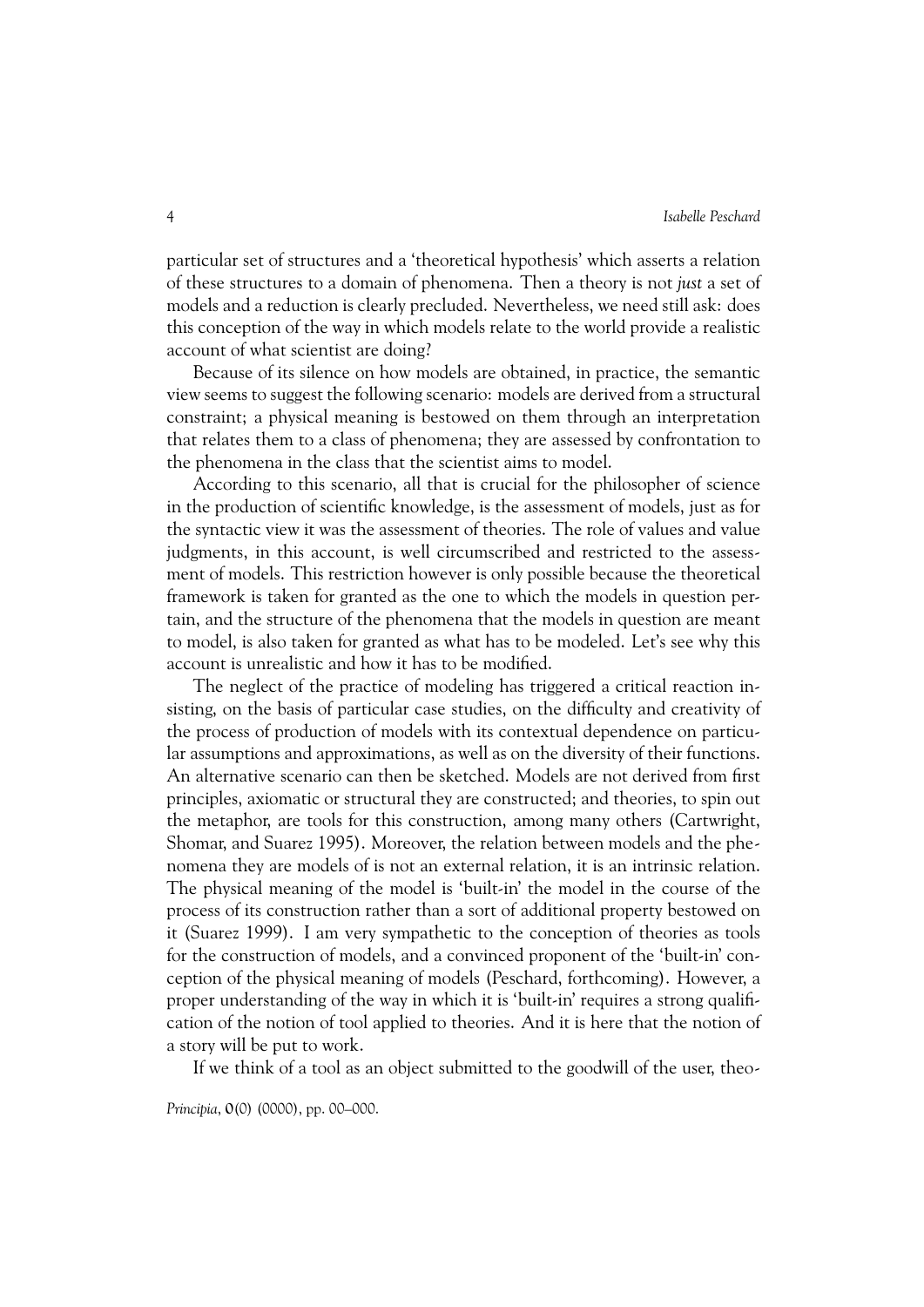ries are definitely more than tools. Even though we should keep in mind that a tool dictates a large part of the domain of its use, the image of a tool suggests too much passivity on the part of the tool and freedom on the part of the user to do justice to the practice of modeling. As to the latter, the practice of modeling is always already situated, embedded in a theoretical framework. As to the former, this theoretical framework guides and structures the process of modeling, and it exerts a constraint on the kind of model that this process can produce. It is for that reason that, despite the important development which the emphasis on and elucidation of the role of model constitutes, "the notion of a theory is necessary", as Morrison contends, 'for capturing the structure of scientific knowledge" (Morrison 2007). The question, now, is how it is necessary.

2.

When Morrison writes that "it is the identification of a theoretical core rather than all the features contained in the models that enables us to claim that a set of models belongs to Newtonian mechanics" (2007, p. 205), she is pointing out an essential aspect of the relation between models and theories. According to the semantic view, as we saw, this theoretical core is to be conceived in terms of structural constraints that all the models must satisfy. It may seem that this is what Morrison means when she adds: "[t]he core features not only are common to the models but constrain the kind of behavior described by those models and provide (along with other information) the basis for the model's construction" (p. 204). But it would be wrong to think that the constraint on the kind of behavior is nothing more than a structural constraint on the models.

First, the constraint on a kind of behavior is a constraint on the kind of phenomena that the models of the theories will have to be models of. It is one way in which the physical meaning of the models is built-in. The model is born interpreted, because the theory is first of all a constraint on the phenomena that the models of the theory are to model. For example, a computational theoretical framework is a framework in which cognitive activity is a computational process, whereas in the framework constituted by the theory of enaction, it is a dynamical process. This is how I understand Morrison when she writes: "The essence of Newtonian mechanics is that the motion of an object is analyzed in terms of the forces exerted on it which are described in terms of the laws of motion." (p. 204)

But there is an additional reason why the constraint on the kind of behavior is a not a mere structural constraint, so fundamental that it becomes invisible. The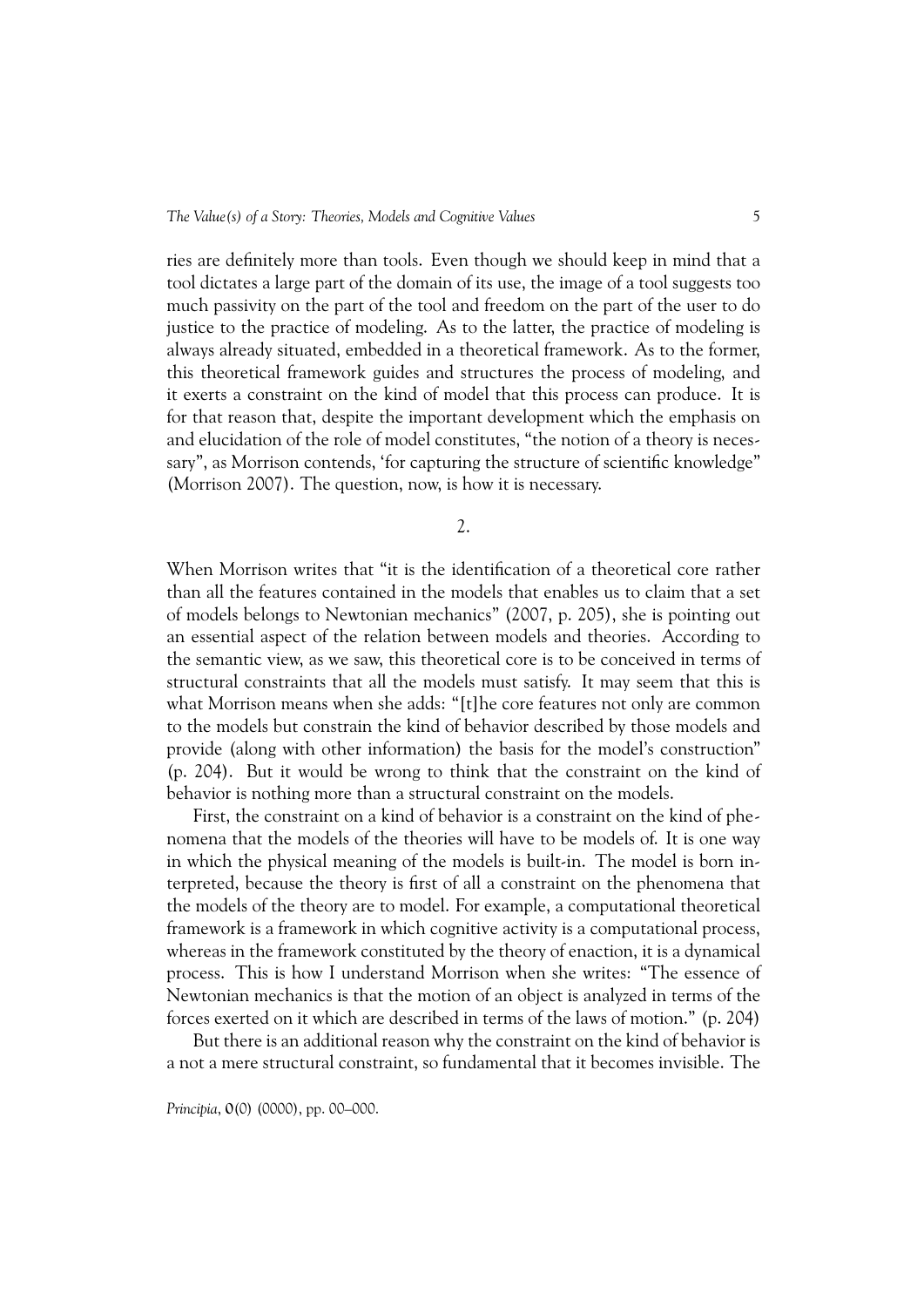laws of motion are not a mere structural constraint. Morrison, in the previous quotation, speaks of the 'motion of an object' as an example of a kind of behavior theoretically constrained. But she seems to forget that 'motion' and 'object' are also part of the Newtonian theoretical framework. The theoretical framework is not only a constraint on the kind of behavior but on the kinds of things that manifest this behavior and the kinds of properties these things have. To continue the other example: in the enactive story, which takes neuronal activity as essential, we have neither symbol nor rule of combination but populations of neural oscillators, phases, frequencies, and the behavior of the system takes the form of a temporary local or long-range synchronization resulting from a locking in phase of different oscillation cycles.

Furthermore, contrary to what Morrison seems to suggest, when she speaks of "the theoretical coherence provided by core laws," core laws are not necessary to the theoretical coherence that characterizes models of a certain kind, nor to the construction of these models. There are no such laws to identify computationalist theory or enactive theory of cognitive activity, there are only symboliccomputational models and non-linear dynamical models.

We need then a conception of theories that enables us to account for

- the theoretical coherence that characterizes the models of a theory, but without depending on the existence of mathematical principles;
- the way in which a theoretical framework guides and constrains the construction of models, but indirectly, through a constraint on the phenomena.

This is what conceiving of theories as stories will enable us to do. The main function of a theoretical framework is to guide and constrain the construction of a certain kind of models and does so not by providing laws but first of all by dramatizing the world. The theory shows, not as a demonstration but as a story does, what to look at and how to look at it, what are the relevant features of things and processes, which are fundamental, which are apparent, what sorts of relations there are, and what form of development they have. It is in that sense that the theoretical framework constrains the kind of behavior that can, and has to, be modeled and exerts a constraint on the kind of model that is adequate.

#### **2. Theories, models and cognitive values**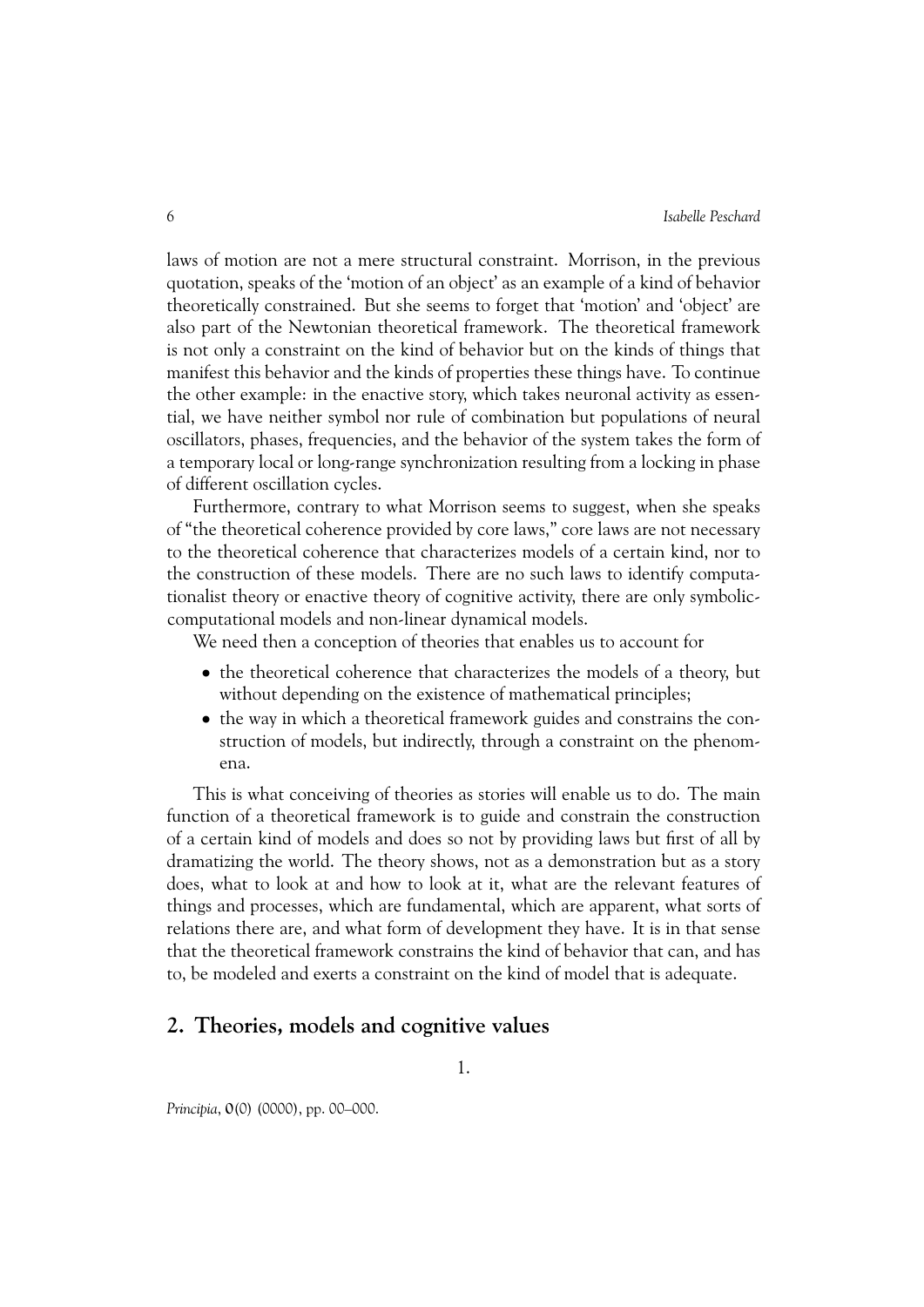Most, if not all, works on the role and nature of values and value judgments in science fail to clearly distinguish models and theoretical frameworks, and suffer from these three shortcomings:

- taking 'theories or models' as the object of empirical assessment. Models, not theories are what are empirically assessed, unless the theory in question is so simple that it reduces to a single model or a sentence. In scientifically interesting cases, the theory cannot be directly empirically assessed for it doesn't describe any particular phenomenon. Models, on the other hand, are directly empirically assessed, because they are models of particular phenomena — but they are not descriptions of these phenomena. They are more like instruments of anticipation and exploration.
- being unable to make the appropriate distinction between the values and value judgments involved in the formulation or selection of a theoretical framework and those involved the assessment of models.
- taking for granted the theoretical framework in which models are embedded and being oblivious to the values and value judgments that are involved in the formulation or selection of a theoretical framework. These values and values judgment are not criteria for the assessment of models. But they are intrinsic to the process of construction and to the significance of models, and they condition the selection and specification of the criteria for the assessment of models

I will illustrate the way in which these shortcoming can obstruct the analysis of the role of values and value judgments, and their proper characterization, by considering the reflection developed on the subject by Helen Longino (1990, 1996). Her analyses are extremely perceptive and her demonstration of the role of what she calls 'contextual values' and 'background assumptions' constitutes an important advance by uncovering an essential component of the process of construction and assessment of models. But her analysis of the cognitive function of these values remains unclear and ambiguous because it suffers from the first two of the above shortcomings. In spite of the advance that this analysis represents, she cannot draw its full implication with respect to the identification of cognitive values and value judgment.

What are traditionally recognized as cognitive values varies a little from one author to the other; this slight variation is not relevant to my concern. They form a set that comprises such items as predictive accuracy or empirical adequacy, internal and external consistency, explanatory power, breadth of scope, simplicity.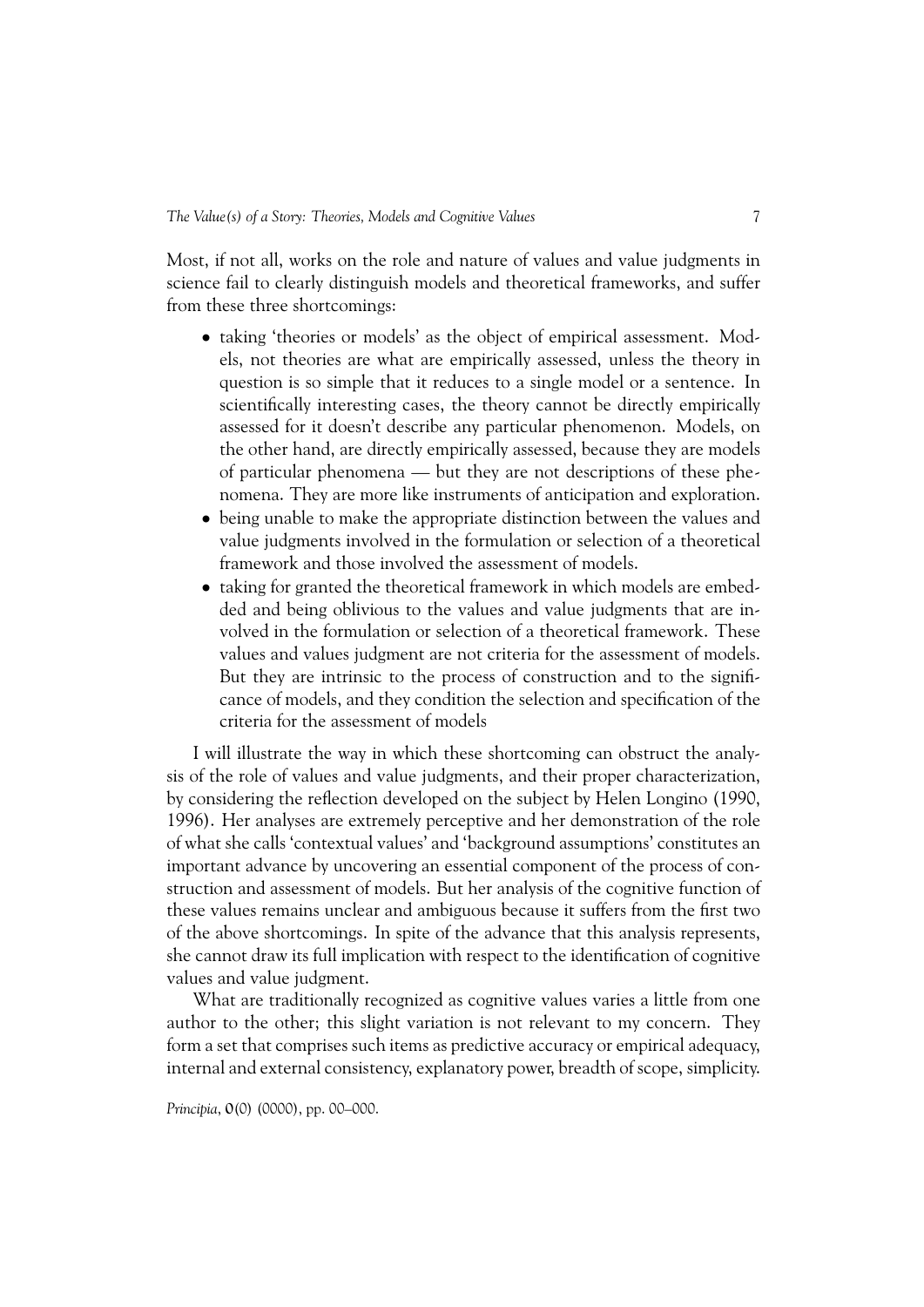What is important for my purpose is that these items, that I will call 'traditional' cognitive values, are meant to be features of the same thing, of what the authors of these lists call 'theory' while what they have in mind is something that can be directly empirically assessed. That *S* is directly empirically assessable means that it make sense to ask about *S* how well it predicts or how well it fits with some empirical information about a particular phenomenon. Empirical assessment is not the only, and sometimes not the most, important form of assessment. The features that are listed as cognitive values are values in the sense that they are criteria of assessment. They are features that the best product of our cognitive activity, scientific conceptions of phenomena, should have. We have to keep in mind that the assessment is a value judgment at two levels: the selection and the ranking of the relevant criteria, and the determination of their conditions of application (Kuhn 1977).

As long as philosophers of science were only interested in rational reconstruction, these 'traditional' values and value judgments seemed to be the only ones relevant to philosophy of science. Feminist epistemologies, however, have pointed to the role played by other value judgments in the production of scientific conceptions of phenomena. As we will see, the values that are in play in these judgments are obviously very different from those traditionally recognized as cognitive values. But whether and how the function ascribed to these value judgments is distinct from that of traditionally recognized cognitive value judgments is not equally clear. It may consequently seem then that these values and values judgments, without being themselves cognitive because of their obvious difference with respect to the items of a traditional set, sometimes function as illegitimate substitute for the traditional ones. These values, I will show, cannot be substitutes for the traditional ones. In effect, the distinction between the models that are objects of direct empirical assessment and the theoretical story constituting the framework in which they are constructed will reveal that they are simply not features of the same thing. I will consider some specific examples of these values pointed to by feminist epistemology and show that they are, in fact, characteristics of the theoretical story. But not being part of the traditional set doesn't make them necessarily illegitimate. As characteristics of the theoretical story, they have no less epistemological right to count as cognitive values; but here I am anticipating on the last part of the paper.

2.

Let's focus for now on the role played by what Longino (1996) calls the "alterna-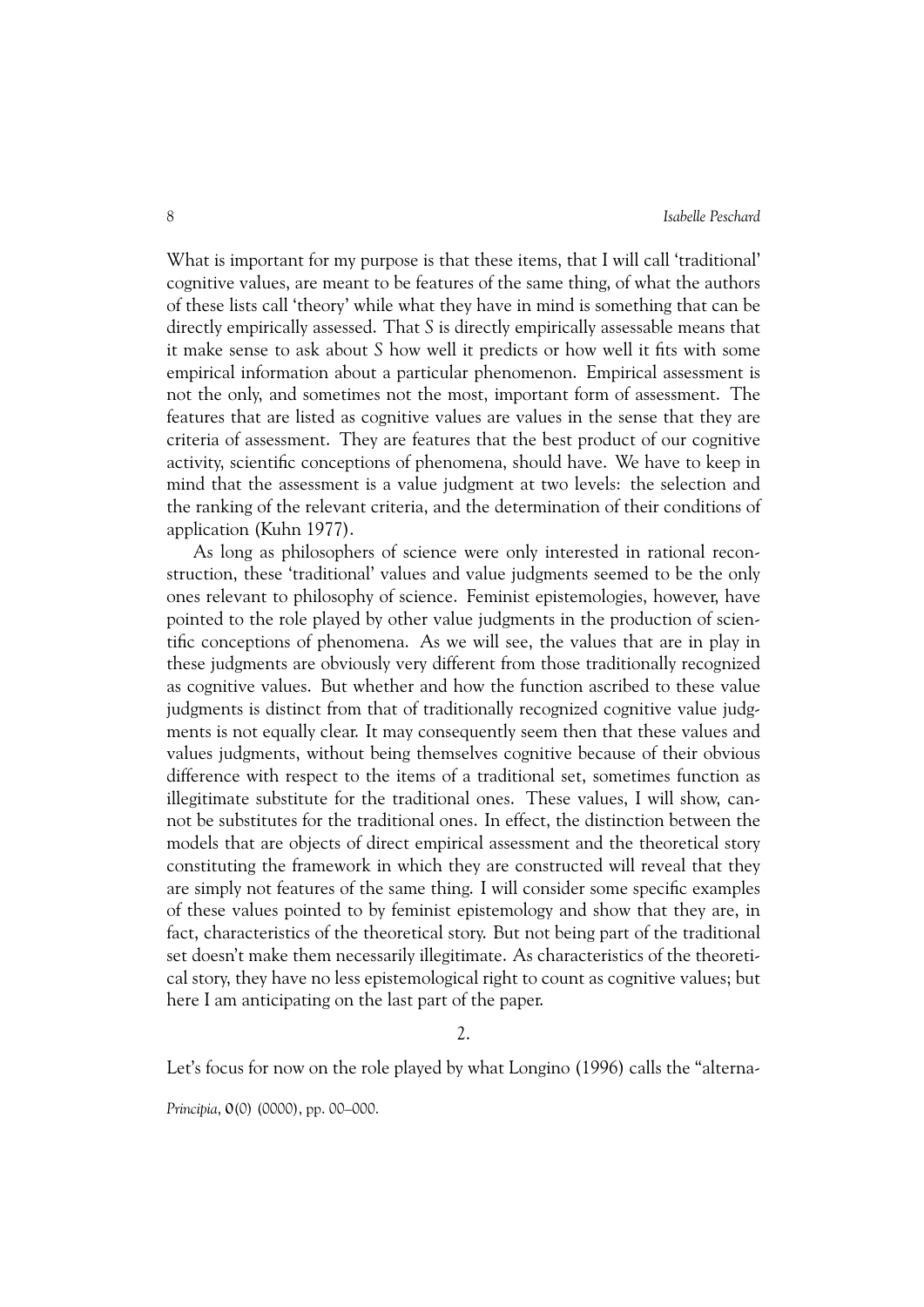tive set" of 'desiderata' promoted by feminist epistemologies. "[T]hey function", she says, "*like* the more traditional candidates for cognitive or scientific values, as virtues; that is, as qualities of a theory, hypothesis or model that are regarded as desirable and hence guide judgment about them" (p. 45, my italics) But what does that mean that they "function like" cognitive values or "as qualities of theory, hypothesis or model"? Are they the 'same sort' of qualities as the traditional cognitive values, and do theories and models have the same 'qualities'?

To say that these values function 'like' cognitive values strongly suggests that they are not cognitive values. And it is not difficult, when we look closer at these feminist 'desiderata' discussed by Longino — novelty, mutuality of interaction, ontological heterogeneity — to find the reason for this qualification. It is that they are socio-political values: they are features that are values as features of sociopolitical phenomena which destabilize or prevent the existence of certain power relations. Ontological heterogeneity is respectful of differences in forms of being, by treating them as differences in resources, rather than eliciting a standard form of being and treating the others as failures and therefore inferior. Mutuality of interaction promotes the recognition of a plurality of forms of contribution to the realization of a process or an object rather than opposing active and passive forms of involvement. But even if it is important for our understanding of the significance of these features to investigate the different forms of argumentation and characterization in which they may be involved, it is important in order to understand each of these forms not to conflate them. It is not as sociopolitical features that they can be 'qualities of a theory, hypothesis or model". How then? Longino noted herself earlier in the paper, the values promoted by feminist epistemologies, are not incompatible at all with traditional cognitive values: "Endorsing novelty is not claiming to depart from the standard of empirical adequacy" (1996, p. 52), nor is it to depart from that of simplicity or consistency or fruitfulness, and the same holds for ontological heterogeneity or mutuality of interaction. However, at another moment, she speaks of "comparing [traditional values] *with contrary* theoretical virtues [feminist desiderata]" and showing thereby, "that in specific research contexts the traditional virtues have a demonstrably political valence" (1996, p. 54, my italics). Are these feminist desiderata contrary values or are they not incompatible with traditional values?

Longino speaks of assessment of "scientific theories, models or hypotheses" but doesn't make explicit the distinction between theories and models, which remains epistemologically idle. The distinction between theoretical framework and models pertaining to this framework becomes crucial here. In fact, there is a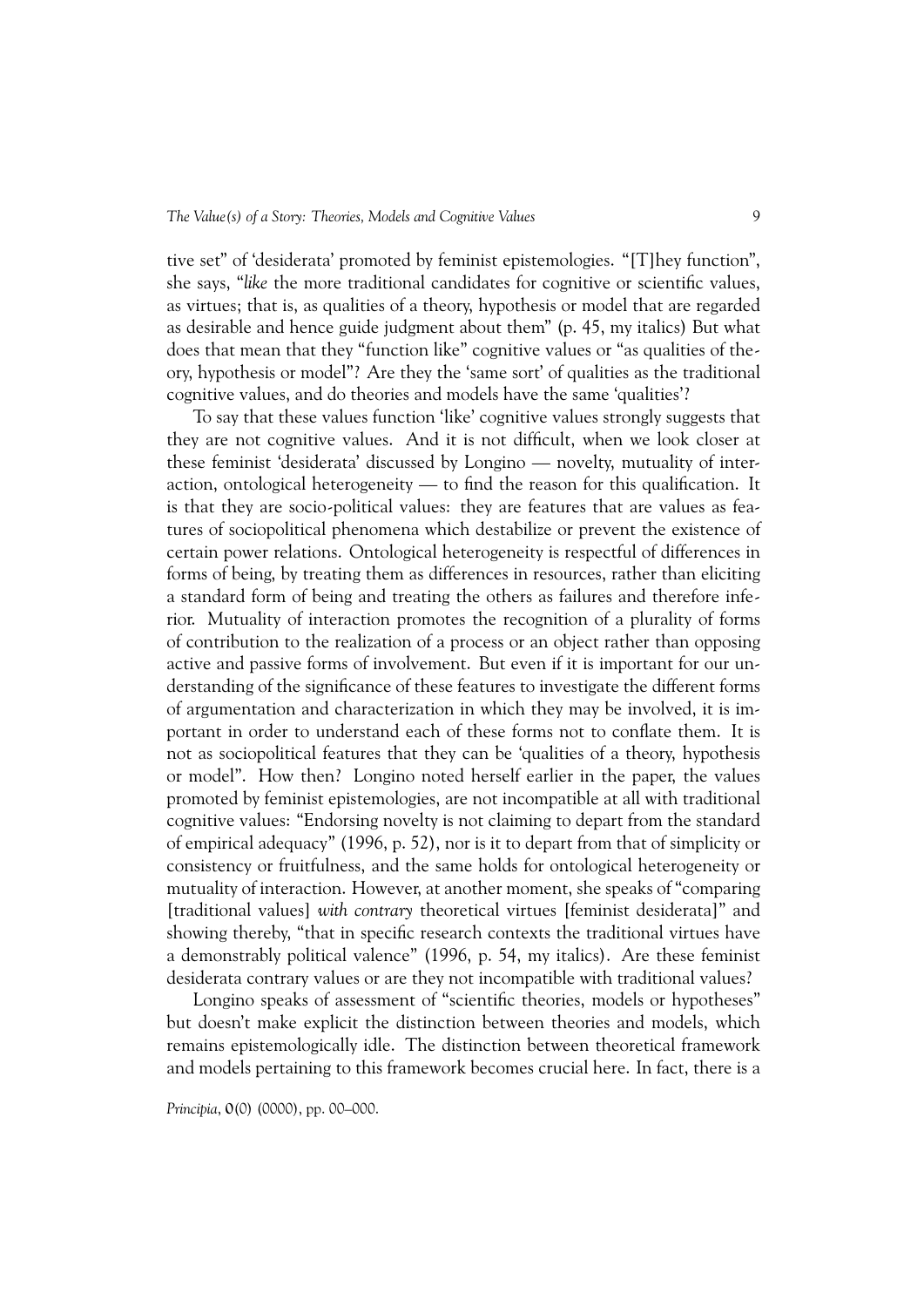simple reason why these values are not incompatible with the values of the traditional set and do not constitute, contrary to what she writes, "an alternative list". It is that they are not features of the 'same thing'. The items of the traditional set are formal features of what is empirically assessed, that is of models. Whereas mutuality of interaction or ontological heterogeneity are general features of the phenomenon, which characterization is provided by the theoretical story that guides and constrains the construction of models of the phenomena. There are some values with respect to which ontological heterogeneity and mutuality of interaction are contrary values, like 'ontological homogeneity' or 'unidirectional causality'. But these are not the items of the traditional set of cognitive values; they are general features of the phenomena promoted by the theoretical stories that feminists called into question.

3.

Scientific inquiry, as Longino aptly emphasizes, cannot develop without a "preliminary characterization of the inquiry's subject matter, [which] can be called the specification, constitution of the object of inquiry" (1990, p. 99). The characterization of the object of the inquiry, she says, "provides assumptions that highlight certain kinds of observations and experiments" (p. 100), "prescribes the character of hypotheses and determine the character of reasoning" (p. 99). But the way in which this characterization relates to theories, how it prescribes hypotheses or provides assumptions, remains unclear. This characterization is rightly perceived as a condition of possibility of the investigation of a particular object, but without a clear distinction between the theoretical stories and the models to which they pertain, it cannot even be seen as an integral part of scientific activity. It is regarded as the expression of contextual values, which are social values or ideology, and scientific objectivity can only be preserved by appealing to their 'transformation', through the social organization of the inquiry, into cognitive values.

That simplicity can be an aesthetic value doesn't prevent it from being a cognitive value in other contexts of argumentation, characterization, and evaluation. Novelty, ontological heterogeneity and mutuality of interaction are values that can be promoted, not only in a sociopolitical but also in a scientific context of argumentation, characterization, and evaluation. The same characteristic can be a characteristic of different kinds of objects and consequently be different kinds of value. As it happens, the theory of enaction promotes the three feminist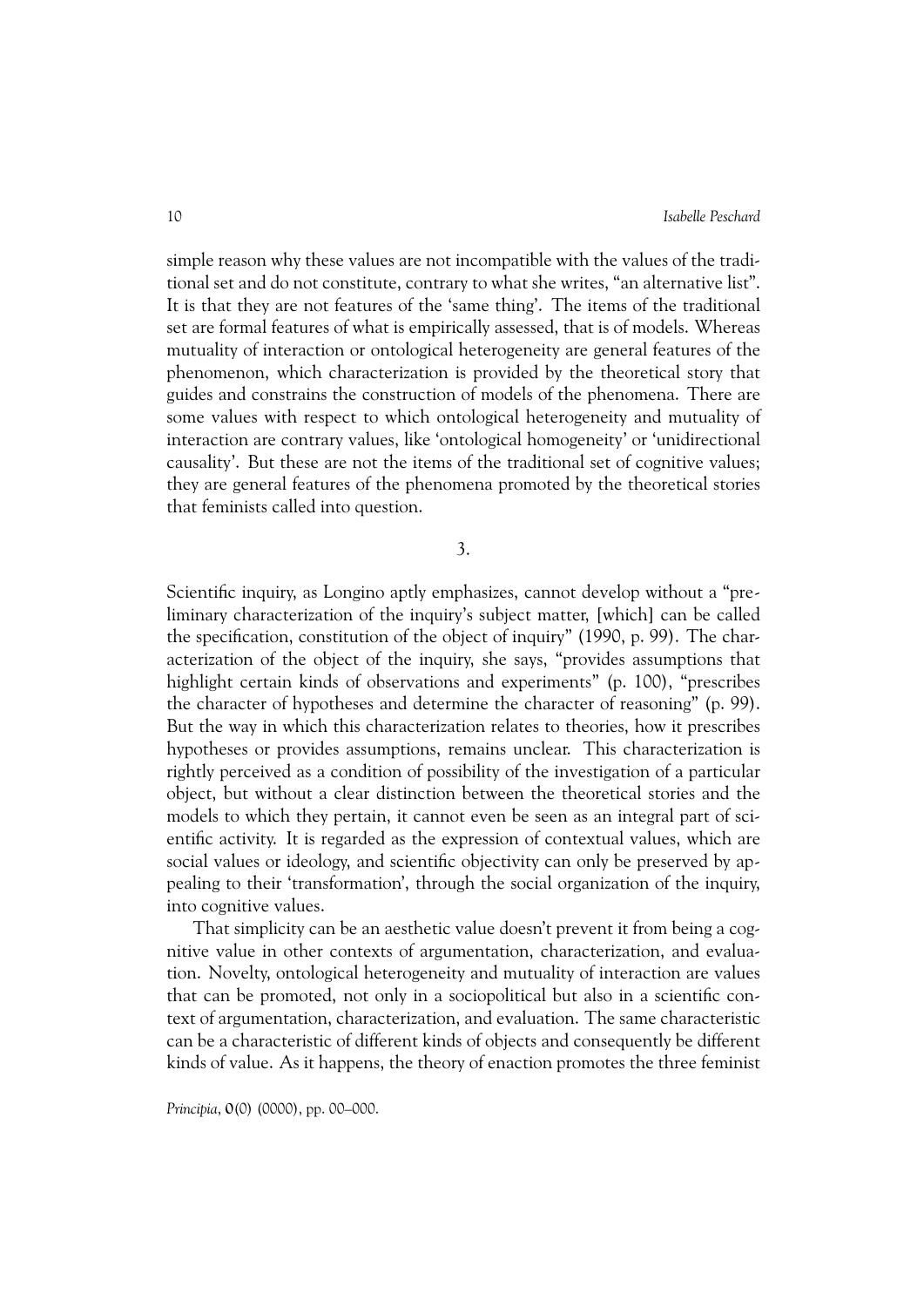desiderata that have been mentioned. This theory promotes novelty in that it attends to features of cognition that are dismissed or considered as secondary, accidental, or only epiphenomenal in other frameworks, such as for example experience, neuronal embedment, and sensorimotor activity, and it rejects some claims about cognition that other stories promote (that cognition is computation and that it is representation). (Varela 1991; Noe 2004) It promotes ontological heterogeneity in that it takes experience to be an active component of cognition and promotes a science of cognition able to articulate phenomenological descriptions and neuronal descriptions rather than to reduce the former to the latter (Varela 1996; Lutz 2002). It promotes mutuality of interaction, in that it takes neuronal activity to be the activity of a system of coupled oscillators with the emergence of global patterns of oscillatory activity interacting with the local behavior of the individual oscillators; and also in that it takes cognitive patterns to result from an interaction between the cognitive system and its environment, rather than a passive reception (Thompson and Varela 2001).

The phenomenon of cognition is presented there as having these features in the normative story that forms the theoretical framework in which models of a certain domain of phenomena are constructed and assessed. The theoretical story partly constitutes the normative space in which any judgment of causality will take place: "Causality must be understood as always already normative. Causality must enter the space of reasons (and vice-versa)." (Rouse 2002, p. 183.) The features presented in the theoretical story are what should be accounted for and what should be taken into account. Since these features characterize a certain theoretical framework, we could speak of theoretical values. But we could speak as well of phenomenal values, since they are features of the phenomena. These values, as features of the phenomena that are the target of the process of modeling, will constrain the construction of models through the constraint exerted by the theoretical story on the kind of parameters and variables that are relevant, as well as on the kind of behavior that the phenomenon exhibits. By exerting these constraints, these values will give flesh to the formal criteria of assessment of models mentioned in the traditional set of cognitive values.

So obviously these values play a crucial role in our understanding of the phenomena. It is clear, accordingly, that when Varela defends the theory of enaction against computationalism, he thinks that computational models do not and cannot account for cognition, at least not as we 'know' it, as we experience it when we are perceiving and dealing with the world: "When it is cognition or mind that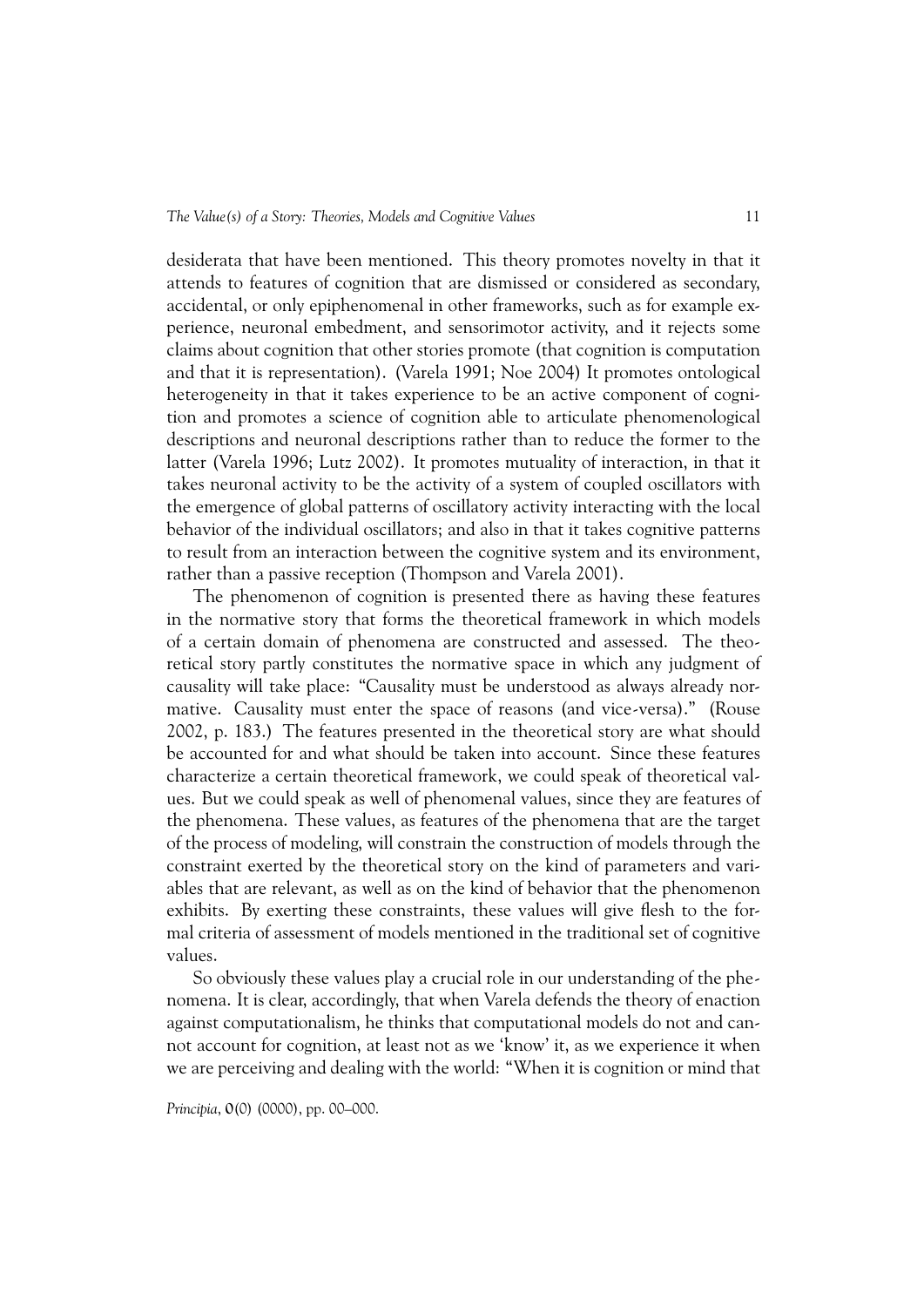is being examined, the dismissal of experience becomes untenable. To deny the truth of our own experience in the scientific study is not only unsatisfactory; it is to render the scientific study of ourselves without a subject matter." (Varela 1992, p. 13.) According to the enactive story, if computational models are said to be models of cognition, it must be that the concept of cognition has been reconstructed such that, whatever virtue these models may have, it will not be that of furthering our understanding of what it is to be the cognitive beings that we are.

So now the question is: What sort of values are the theoretical values? They are not part of the traditional set. But can there be other sorts of cognitive values? What makes a value a *cognitive* value?

#### **3. Cognitive values: questioning the tradition**

1.

Whether cognitive values are, as McMullin (1983) thinks, or are not, as Laudan (2004) argues, truth-conducive, makes no difference to how they can be recognized as cognitive values. In fact, McMullin and Laudan display a similar reliance on history of science and on the analysis of particular cases of theory choice: "this is their primary justification" says McMullin, "and it is an adequate one." But we need to make some distinctions that this reliance on history of science does not enable us to make. Some values that played a role in scientific judgment of acceptance or rejection were later on regarded as illegitimate. We need the identification of a feature as a cognitive value to serve, not only as a retrospective explanation, but as an instrument of elucidation of scientific judgment and understanding of scientific activity. That we speak of cognitive values rather than simply scientific values should be taken as an indication that something more may be at stake in cognitive value judgment than science for its own sake.

An interesting attempt in this direction is made by Hugh Lacey. Even though Lacey distinguishes a cognitive value with respect to "whether or not it serves the objectives of science" (1999, p. 93), the objective is not, for him, "simply to gain theories that manifest highly the cognitive values that are currently adopted in scientific practice" (1999, n5, p. 93). It is to gain an empirically grounded and well confirmed understanding of phenomena (1999, p. 94; 2004, p. 30–1).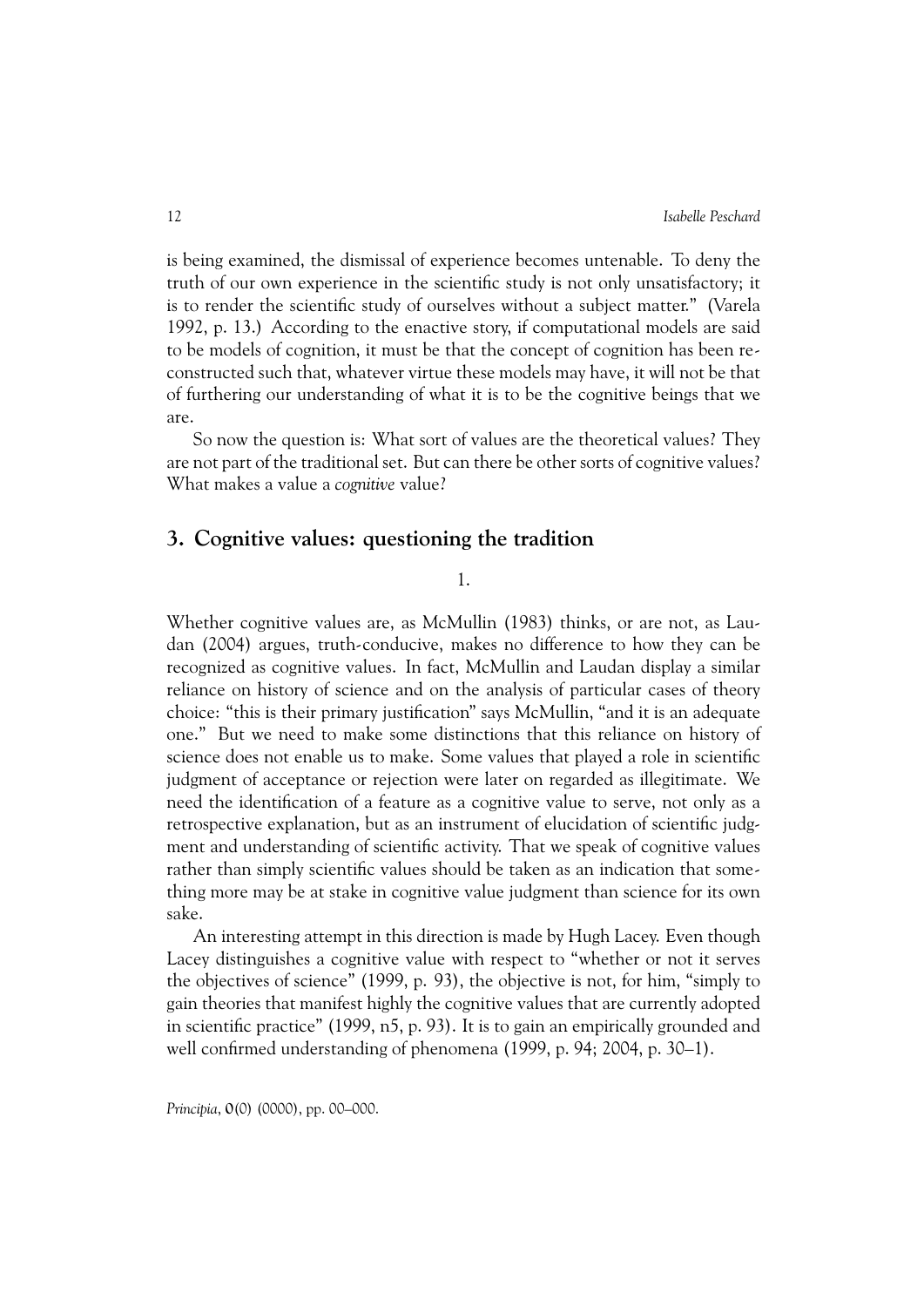*The Value(s) of a Story: Theories, Models and Cognitive Values* 13

Now, if understanding of phenomena is, as I think it is, the objective of science, and no less for engineering science than for fundamental sciences (Boon, forthcoming), and if whether a value is a cognitive value depends on whether it serves this objective, one would expect to find a set of cognitive values that is, if not completely different from the traditional one, certainly much larger. Just as anything can have a social value or an ethical value in virtue of its contributing or even being part of the realization of a Good society or a Good Life, we can say that something has a cognitive value when it contributes to the realization of an empirically grounded understanding of phenomena. Now, it is not the society itself that is, for instance, just, it is a form of distribution of rights or of wealth; it is not the Good Life that is respectful of diversity, it is an attitude. In the same way, we should say that cognitive values are features that enable something to contribute to, or even be part of, the realization of understanding. For instance, one may say that a methodology has a cognitive value, or that certain objects or a certain theoretical framework, what Lacey calls in fact a 'strategy of research',<sup>1</sup> may have a cognitive value, or a greater cognitive value than others. And Lacey does say these things may have a cognitive value (2004, p. 27, 40). But nevertheless, what he identifies as cognitive values is only another version of a traditional set of cognitive values with empirical adequacy, explanatory power, internal consistency, simplicity, etc. If the theoretical framework may have a cognitive value, how can it be that for Lacey no other features than the traditional ones count as cognitive values, how can it be that the phenomenal features that it may promote, such as ontological heterogeneity or mutuality of interaction, will be necessarily precluded?

This is possible thanks to a subtle conceptual distinction that Lacey introduces, which, even though its conceptual analysis of the role and nature of value and value judgment is remarkably meticulous and clarifying, will turn out to be untenable. The distinction is between having and manifesting a cognitive value. *Manifesting* a value is having a particular characteristic, one that is intrinsically valuable. A theory is here said to manifest a cognitive value when the particular characteristic is a cognitive value, for instance empirical adequacy or explanatory power. *Having* a cognitive value, on the other hand, is contributing to the manifestation of a cognitive value, or of an object manifesting a cognitive value. Having a cognitive value is then having a certain function, and that is possible without manifesting these characteristics, like empirical adequacy or explanatory power, that count as cognitive value in virtue of their being intrinsically valuable. But if the aim of science is understanding phenomena, why should any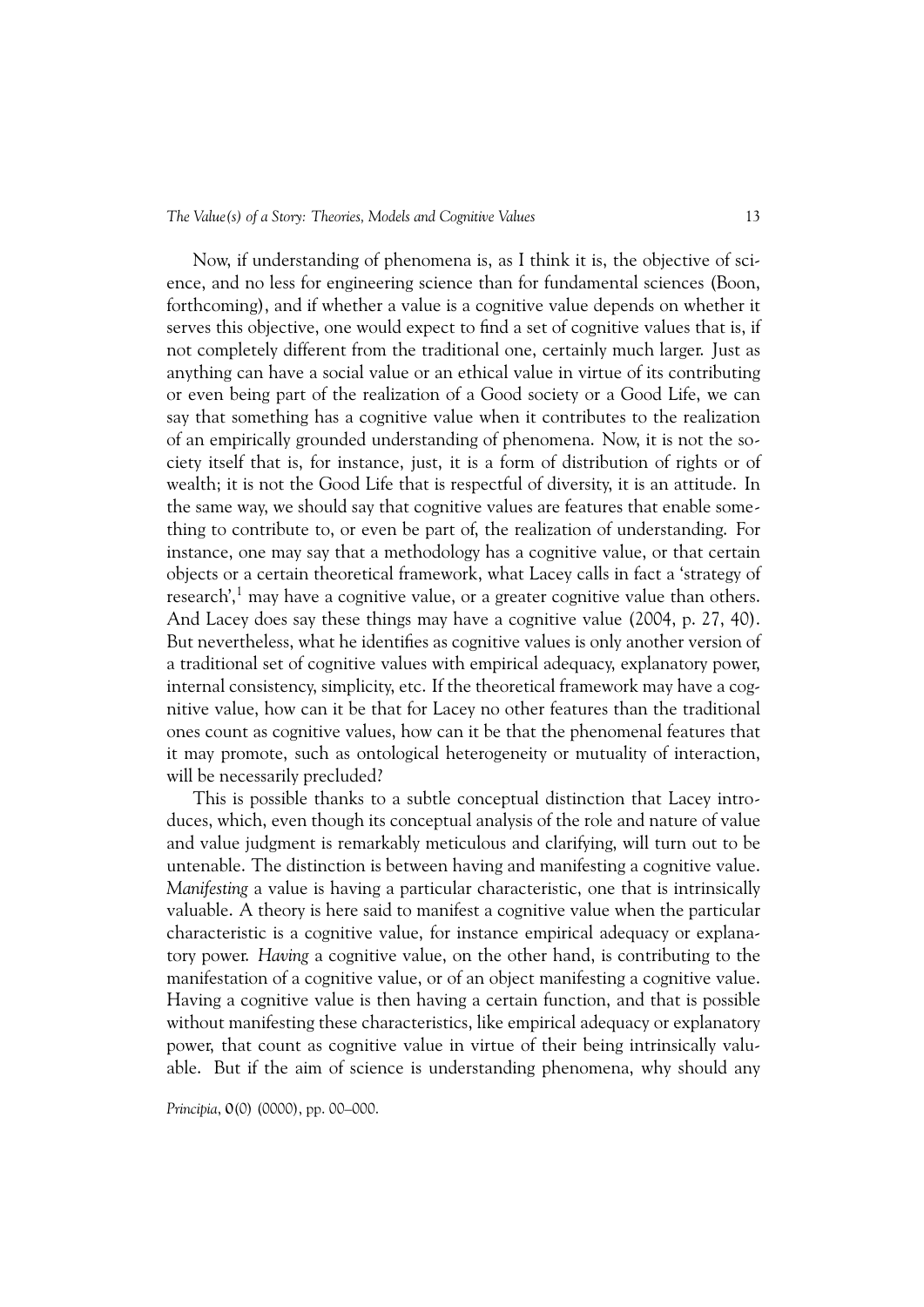characteristic be considered as intrinsically valuable? The only thing that is intrinsically valuable is understanding, even though it may have also a cognitive value when understanding something contributes to the understanding of something else. The reason why, for Lacey, traditional cognitive value are intrinsically value seems to be the following: to gain 'theories' that manifest them is *ipso facto* to gain understanding of phenomena in that it is "to gain theories that express empirically grounded and well-confirmed understanding of phenomena" (2004, p. 31) And this is what goes wrong.

2.

We say of a person that she expresses understanding, or more precisely, we say this of her behavior; that is, what expresses understanding is the way she reacts, how she goes on, answers a question, solves a problem, or deals with a difficulty. What could it mean, that a theory expresses understanding? Understanding things "involves", says Lacey, "an account of what they are: of the kind of thing they are; of their properties, behavior, relations and their variations with time. An account of why they are the way they are... An account of the possibilities that they allow in virtue of their own powers to develop" (1999, p. 95) If the something that expresses understanding is something that can be empirically adequate and explanatory, then it must be the model of a particular phenomenon. It would express understanding in the sense that it enables to formulate those sorts of accounts.

But first, it is the role of the theoretical story to specify what kind of things there are and what kind of behavior they can have, even though it is the model that enables one to answer specific questions. It is the theoretical framework to which the model pertains, the theoretical story that constrains its construction, that makes it possible for a model that is empirically adequate and explanatory to further our understanding. A model could be empirically adequate or explanatory without furthering our understanding of the phenomenon it models, if it doesn't explain what has to be explained, does not take into account what has to be taken into account. It doesn't further our understanding of cognition, for example, if we have a model that explains cognitive activity in terms, for instance computational, by denying the relevance of features of cognition that we take as essential, for instance the neuronal implementation or the function of consciousness. We would have to say that it is explaining something else. Of course, retrospectively, we know what had to be accounted for and what features were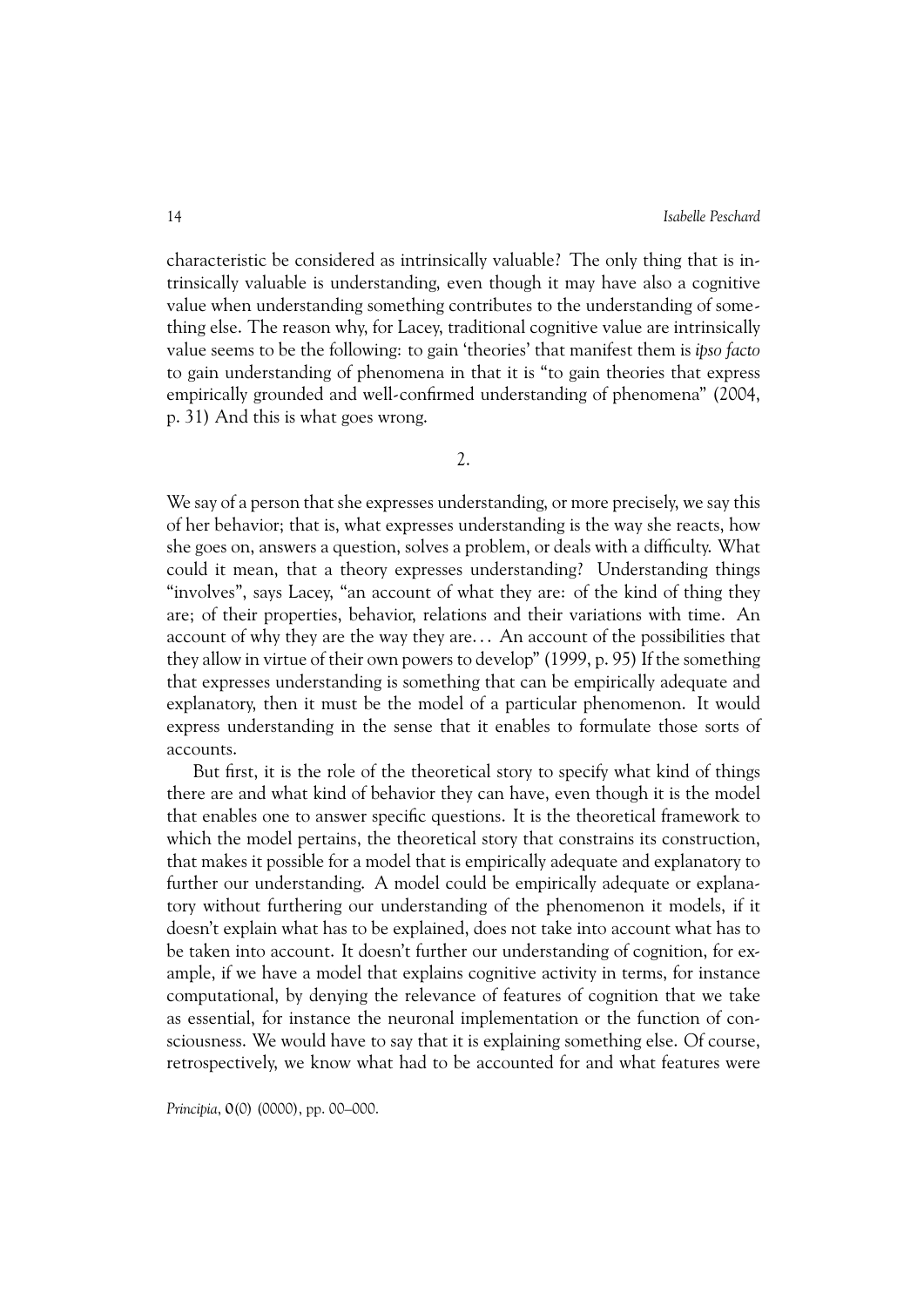really significant, and we can see that as an external constraint on the different stories; but it is only because we have then already endorsed one of the stories that were proposed. This description of the phenomenon was not given prior to the story that was finally endorsed. So empirical adequacy or explanatory power is not intrinsically valuable; whether they further our understanding depends on the theoretical framework and the phenomenal features it promotes.

One may object that the theoretical story only furthers the aim by making it possible to construct a model that is relevantly empirically adequate and explanatory, whereas the model furthers this aim just by or in itself in that it expresses understanding rather than simply making it possible. Here we have to attend more closely to this idea of expressing understanding and to the idea of understanding itself.

When we speak of understanding we have to ask whose understanding. Nothing expresses understanding by itself, but only as an achievement; it is what one does, what one has achieved, that expresses understanding. It is not the model of a phenomenon itself that expresses understanding of the phenomenon, but what one does with a model, what one is able to achieve. But there is no such thing as *the* understanding of the phenomenon. There is only some understanding, more understanding, or better understanding. Understanding is not reducible to giving answers to a finite closed set of questions. Understanding of a phenomenon is a process, it is progressive and open-ended; it starts well before the formulation of a model and develops well beyond any particular use of the model. It develops well beyond that, because a model is an instrument of exploration of a phenomenon. A model is, as Giere says, like a map that can guide us in the investigation of the capacities of the elements that are involved in the production of the phenomenon. The model furthers understanding in that this exploration is a source of understanding. It starts well before, because the construction of a model is itself a process of exploration which generates understanding, through the identification of the relevant features that are significant, the parameters that are relevant, the construction of an experimental system in which they are exemplified, measured and controlled. And here it is the theoretical story that guides the investigation.

The point that I want to make is that no feature of anything is intrinsically cognitively valuable. The only thing that could be intrinsically cognitively valuable is understanding of the phenomenon, in so far, I would like to add, as it would not prevent us to say that some understandings are more valuable than others. Different things can contribute to one's understanding; in particular,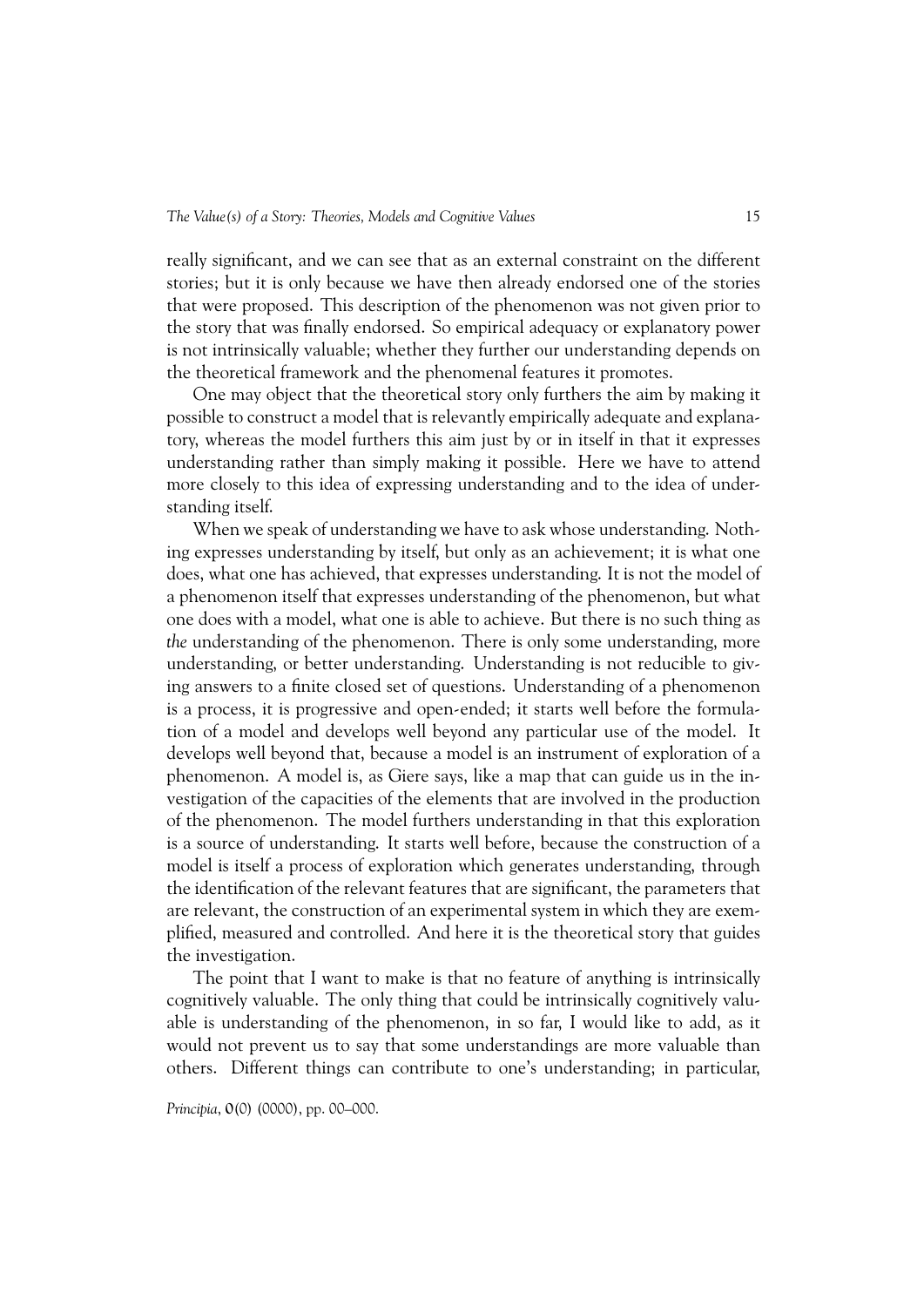theoretical stories and models. Of something that has this capacity we say that it has a cognitive value. In each case, we can identify certain characteristics of these things that enable them to have this function. Cognitive values are these characteristics: it may be the simplicity of a model or even of a theoretical story, the empirical adequacy of a model, or the ontological heterogeneity promoted by a theoretical story. In fact, instead of distinguishing between manifesting a cognitive value and having a cognitive value, we should better look at the different characteristics of all the different things that in different ways contribute to our understanding of the world. "[T]he constitutive standards of the sciences", writes Rouse, "are themselves rich and complex, focused by what makes the practice and its outcomes *significant*" (Rouse 2002, p. 246) There are no general rules to recognize what makes the practice and its outcome significant; it depends, primarily, on what is at stake in the investigation of a particular phenomenon. But what is at stake is never entirely visible, it is revealed in the course of the investigation. It might be that what had been taken to be a cognitive value was not a cognitive value after all, and it might be that a certain characteristic is a cognitive value only at a certain point of the investigation.

### **Conclusion**

The reflection on the role of values and value judgments in scientific activity should be attentive, I have argued, to the distinction between models and the theoretical story that guides and constrains their construction. The aim of scientific activity is to develop understanding of phenomena, and something that serves this aim and contributes to the development of understanding has a cognitive value. Cognitive values are the features that something that plays a role in scientific activity should have so that it can serve its aim. I focused my attention on the features of the theoretical story and of the models.

Among the features that have traditionally been recognized as cognitive values, some are features of the theoretical story, like internal and external consistency, some are features of the model, like empirical adequacy, that I take in the sense of predictive accuracy, and explanatory power. Only models can be empirically adequate to or explain a particular phenomenon. Simplicity can be a feature of a theoretical story and also of a model.

Traditional cognitive values were features considered independently of a particular theoretical framework and can therefore only be formal features or *formal*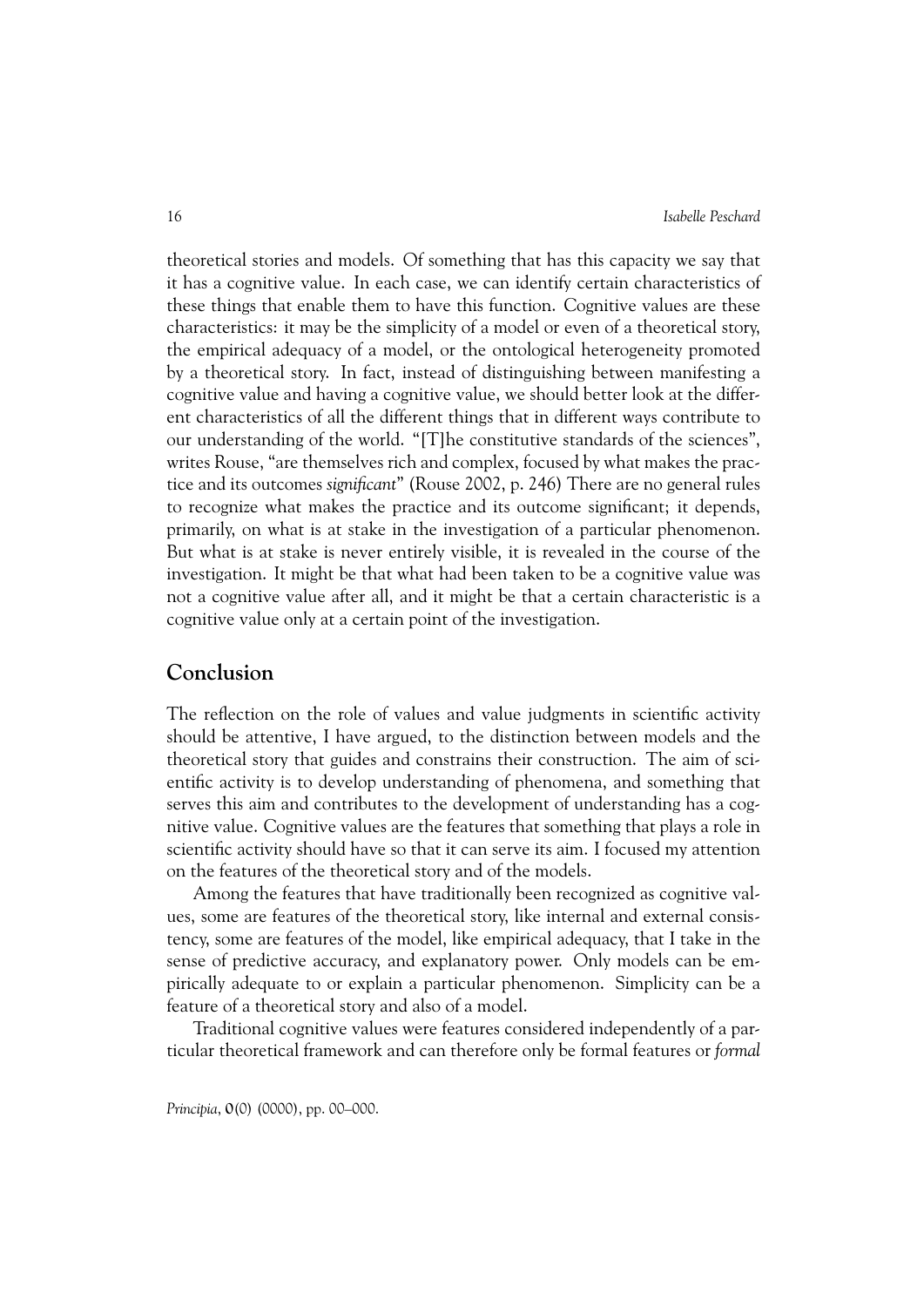*cognitive values*. It is only in the context of a particular theoretical framework that empirical adequacy, explanatory power, simplicity can be used as criteria for the assessment of models.

The theoretical story guides and constrains the construction of models by prescribing what should be accounted for, what should be taken into account, what are the things that are relevant to the understanding of a domain of phenomena, what features they have, what kind of behavior these things can have or kind of relations there can be between the features of the different things that are involved. The theoretical story constitutes a normative framework which is characterized by certain *phenomenal cognitive values*. These values are *constitutive* of the phenomena that have to be modeled and thereby of the kind of models that is cognitively valuable. Moreover the theoretical story specifies the material content of the formal cognitive values, what counts as empirical adequate or as explanation or as simple, and guides the assessment of their comparative relevance.

Certain features that are phenomenal cognitive values may also be social values, as we saw in the case of mutuality of interaction or ontological heterogeneity, because they are features that certain objects or phenomena which play a role in the development of a Good society should have. The same features can then be values of different sorts. And very different sorts of features can be cognitive values. The two groups that I have considered, formal cognitive values and phenomenal cognitive values, are only two among others.

## **Bibliography**

- Boon, M. (forthcoming) Understanding in the Engineering Sciences. In H. De Regt *et.al.* (eds.) *Scientific Understanding: Philosophical Perspectives*. Pittsburgh: University of Pittsburgh Press.
- Cartwright, N.; Shomar, T.; Suarez, M. 1995. The tool box of science. In W. Herfel, W. Krajewski, I. Niiniluoto and R. Wojcicki (eds.) *Theories And Models In Scientific Processes*. Amsterdam: Rodopi, p. 137–49.
- Diamond, C. [YEAR MISSING] *The Realistic Spirit. Wittgenstein, Philosophy and the Mind*. Cambridge, MA: MIT Press.
- Giere, R. 1984. *Understanding Scientific Reasoning*. Minneapolis: Minnesota University Press.
- Hartman, S. [YEAR MISSING] Models and Stories in Hadron Physics. In M. S. Morgan and M. Morrison (eds.) *Models as Mediators*. Cambridge: Cambridge University Press: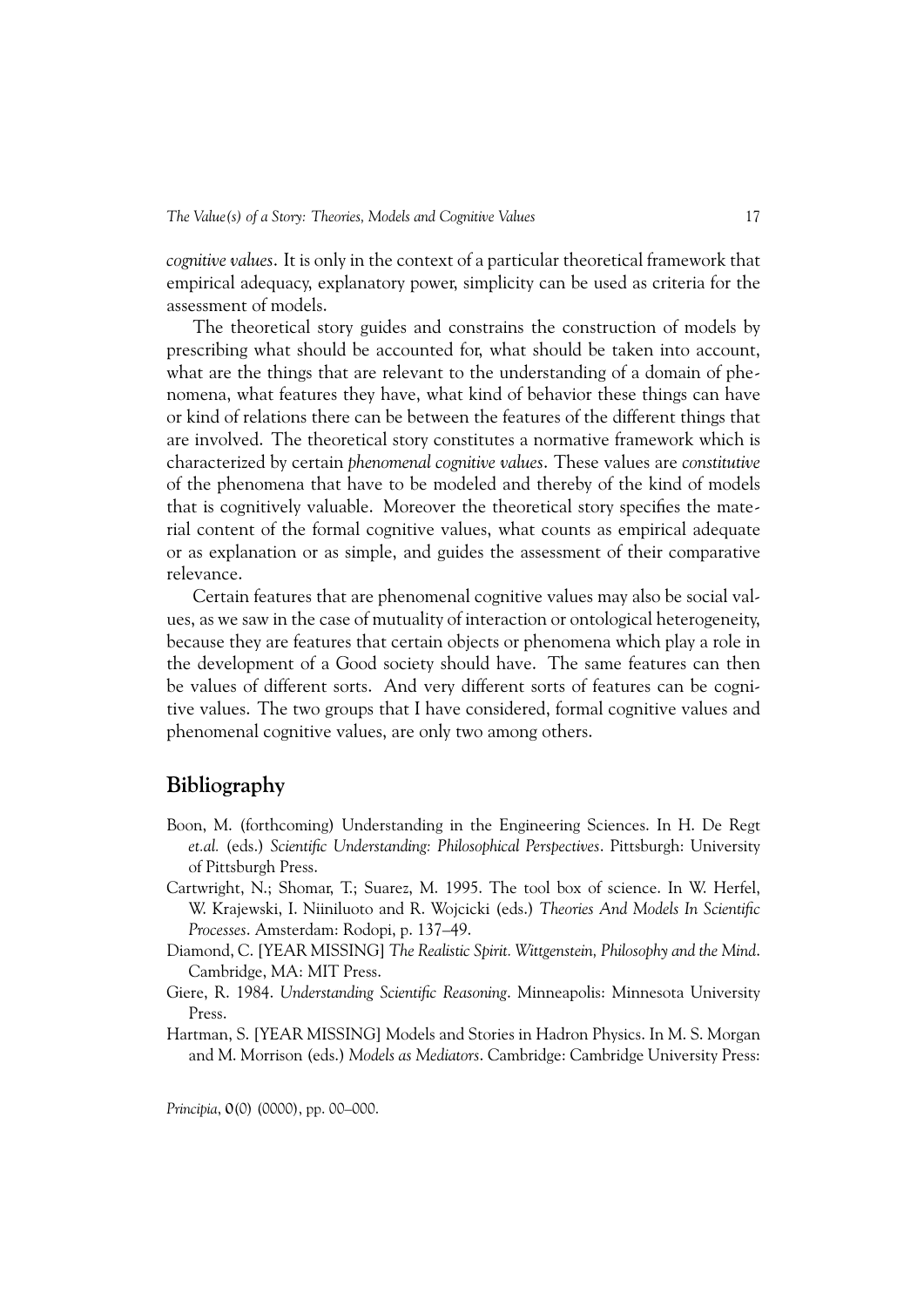326–46.

- Kuhn, T. 1977. Objectivity, Value Judgment, and Theory Choice. In *The Essential Tension*. Chicago: University of Chicago Press.
- Lacey, H. 1999. *Is Science Value Free?* London: Routledge.
- —–. 2004. Is There a Significant Distinction between Cognitive and Social Values? In P. Machamer and G. Wolters (eds.) *Science, Values and Objectivity*. Pittsburgh: University of Pittsburgh Press, p. 24–51.
- Laudan, L. 2004. The Epistemic, the Cognitive and the Social. In P. Machamer and G. Wolters (eds.) *Science, Values and Objectivity*. Pittsburgh: University of Pittsburgh Press, p. 14–23.
- Longino, H. 1990. *Science as Social Knowledge*. Princeton, NJ: Princeton University Press. —–. 1996. Cognitive and Non-cognitive Values in Science: Rethinking the Dichotomy. In L. Hankinson Nelson and J. Nelson (eds.) *Feminism, Science, and the Philosophy of Science*. Dordrecht: Kluwer Academic Publishers, p. 39–59.
- Lutz, A.; Lachaux, J-P.; Martinerie, J.; Varela, F. 2002. Guiding the study of brain dynamics by using first-person data: Synchrony patterns correlate with ongoing conscious states during a simple visual task. *PNAS* **99**(3): 1586–91.
- McMullin, E. 1983. Values in Science. In P. D. Asquith and T. Nickles (eds.) *PSA 1982*, 2. East Lansing, MI: Philosophy of Science Association.
- Morrison, M. Where Have All the Theories Gone? *Philosophy of Science* **74**: 195–228.
- Noe, A. 2004. *Action in Perception*. Cambridge, MA: MIT Press.
- Peschard, I. (forthcoming) Participation of the Public in Science: Towards a New Kind of Scientific Practice. *Human Affairs*.
- Rouse, J. 2002. *Why Scientific Practice Matters. Reclaiming Philosophical Naturalism*. Chicago: University of Chicago Press.
- Shannon, P. 1995. *Text, lies, and videotape: Stories about life, literacy, and learning.* Portsmouth, NH: Heinemann.
- Suarez, M. 1999. Theories, Models and Representations. In L. Magnani, N. J. Nersessian and P. Thagard (eds.) *Model-Based Reasoning in Scientific Discovery*. New York: Kluwer Academic/Plenum Publishers, p. 75–83.
- Thompson, E. and Varela, F. 2001. Radical Embodiment: Neural Dynamics and Consciousness. *Trends in Cognitive Sciences* **5**(10): 418–25.
- Varela, F. 1996. Neurophenomenology: A Methodological Remedy for the Hard Problem. *Journal of Consciousness Studies* **3**: 330–50.
- Varela, F.; Thompson, E.; Rosch E. 1991. *The Embodied Mind. Cognitive Science and Human Experience.* Cambridge, MA: MIT Press.
- Zagzebski, L. *Virtues of the Mind*. Cambridge: Cambridge University Press.

#### **Keywords**